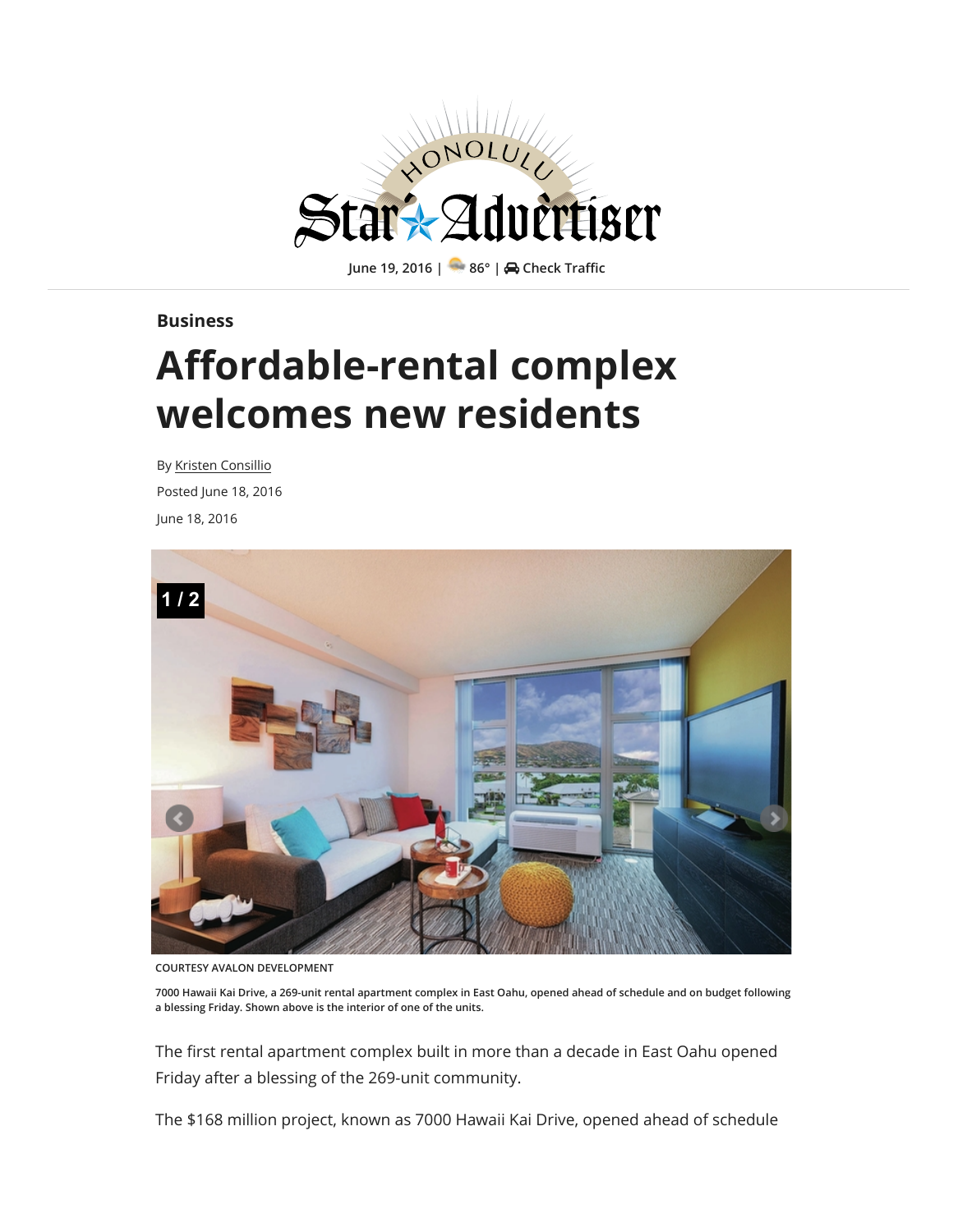and on budget at the corner of Hawaii Kai Drive and Keahole Street surrounded by 3 acres of Hawaiian wetlands.

"The significance of this project for the community is that this is the only 100 percent rental community. Not everybody's going to be able to buy, but it's an opportunity for those who choose to rent to be able to rent it," said Christine Camp, chief executive officer of developer Avalon Development. "It's a resource for the community."

Some 45 families have already moved in, even before furniture arrived at the complex, she said. In addition, the developer has leased about 140 units and expects that number to grow by about 10 to 20 units a month. Camp expects the building to be leased to capacity by year's end.

Avalon designated 54, or 20 percent of the units, as affordable housing under city guidelines. To qualify for the below-market units, applicants may not earn more than 80 percent of the median income in Honolulu, or \$61,350 for a couple and \$76,650 for a family of four, and cannot own a majority interest in other residential property. There are a few remaining units for households with low incomes because some applicants did not qualify, she said.

Camp says Avalon intends to replicate the affordable-housing model, without government funding, elsewhere on the island.

"People talk about housing as for-sale housing, but it's got to be robust rental housing as well," she said. "There's a lot of rental housing that are coming in for 60 percent and below median income, but what about those that make more? That's where our niche is, the middle-income gap."

A major housing concern on Oahu is the lack of inventory on the market for Hawaii's growing population. Over the past few years, low mortgage interest rates have driven buyer demand up and inventory down. The median price of a single-family home climbed 3 percent to \$719,000 from \$698,000 in May, while condo prices slipped 0.5 percent to \$373,000 from \$375,000.

"This is an all-rental community, which is a fairly new concept in Hawaii," Camp added. "7000 Hawaii Kai Drive is giving sons and daughters the opportunity to move back into the community they grew up in and giving empty-nesters an option to downsize in their own community and not have to move out of East Honolulu."

Honolulu-based Avalon developed the project for landowner Hanwha Engineering &Construction of South Korea. The developer and owner helped create the Hawea Heiau Cultural Preserve on approximately 5 acres and deeded the land to Livable Hawaii Kai Hui to preserve the cultural, environmental and historical aspects of the property.

The apartment complex offers two-, three- and four-bedroom units ranging in price